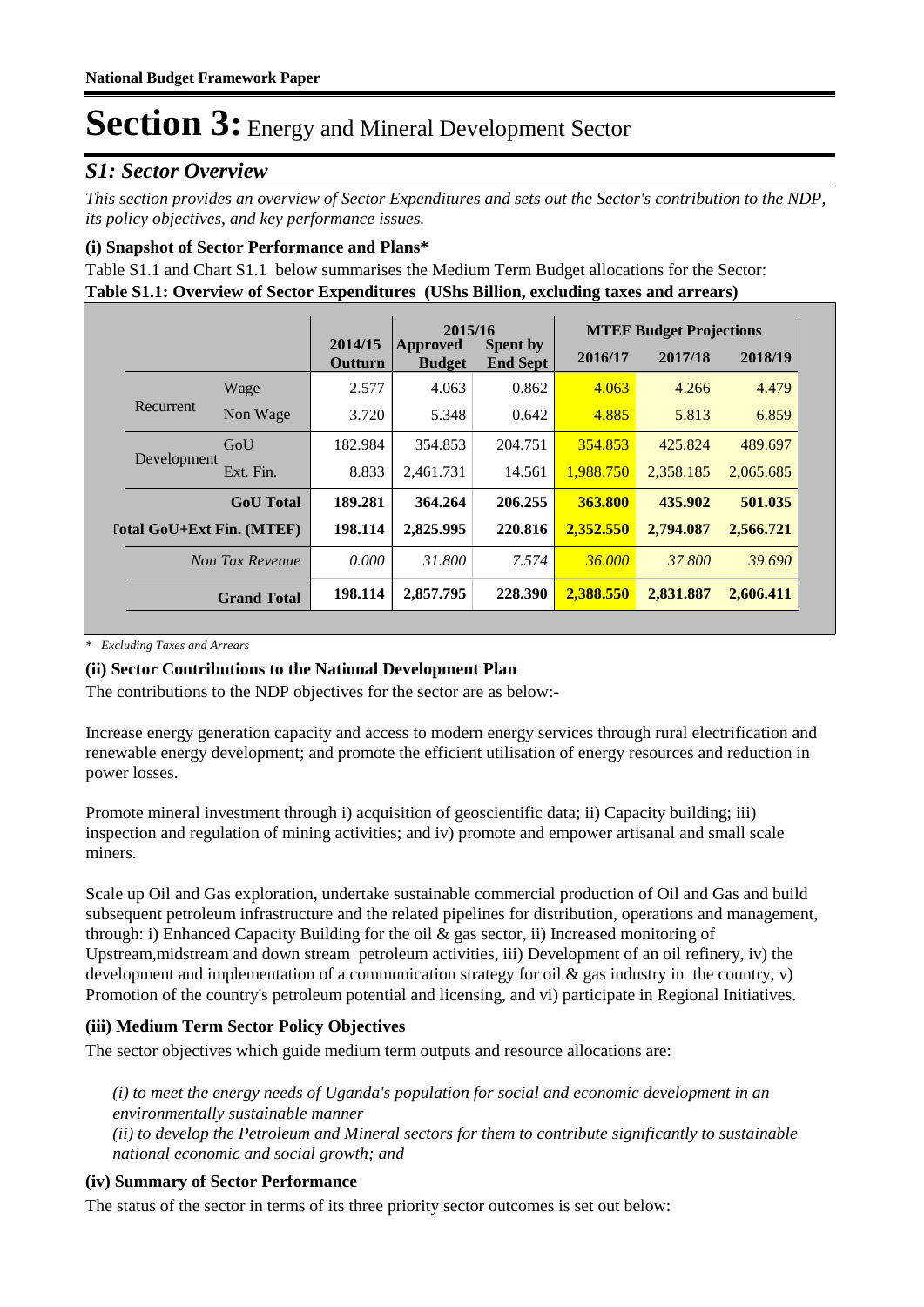Outcome 1: Increased access to affordable and efficient sources of energy

The outcome performance was positively influenced by the development of the Bujagali Hydropower Project and increased access to affordable modern sources of energy through the Rural Electrification and Energy for Rural Transformation Projects.

### Outcome 2: Sustainable management of mineral resources for development

The perfomance of the outcome performance was largely affected by the inadequate resources for inspection and monitoring of exploration and mining operations for increased Non Tax Revenue generation and a request for Appropriation in Aid has been made.

Outcome 3: Sustainable management of the country's Oil and Gas resources

The outcome performance was achieved. Monitoring and evaluation framework for the outcome has been formulated.

### *S2: Sector Performance and Plans to Improve Sector Outcomes*

*This section describes past performance and plans to improve sector outcomes. For each outcome it sets out outcome indicators, key sector outputs and actions to improve sector performance. It then sets out analysis of the efficiency of sector allocations and major capital investments.*

### **(i) Outcome 1: Increased access to affordable and efficient sources of energy**

#### *Status of Sector Outcomes*

The table below sets out the status of sector outcomes in terms of key sector outcome indicators.

#### **Table S2.1: Sector Outcome Indicators**

| Outcome 1: Increased access to affordable and efficient sources of energy |                 |                  |                             |  |  |  |
|---------------------------------------------------------------------------|-----------------|------------------|-----------------------------|--|--|--|
| <b>Outcome and Outcome Indicator</b>                                      | <b>Baseline</b> | $2016/17$ Target | <b>Medium Term Forecast</b> |  |  |  |
| Percentage of the population accessing electricity                        | 14.8(2013/14)   | 10               | 26(2022)                    |  |  |  |
| Percentage of energy losses in the distribution<br>network                | 23(2013/14)     | 16               | 15(2017)                    |  |  |  |
| Number of MW of electricity added to the Grid                             | 805 (2013/14)   |                  | 1588 (2020)                 |  |  |  |

### **Table S2.2: Performance Targets FY2016/17 Contributing to the Sector Outcome\***

| Outcome 1: Increased access to affordable and efficient sources of energy  |                                                                       |                                                            |                                                      |  |  |  |
|----------------------------------------------------------------------------|-----------------------------------------------------------------------|------------------------------------------------------------|------------------------------------------------------|--|--|--|
|                                                                            | 2015/16<br>2016/17                                                    |                                                            |                                                      |  |  |  |
| <i>Vote. Vote Function</i><br><b>Key Output</b>                            | <b>Approved Budget and</b><br><b>Targets</b>                          | <b>Spending and Targets</b><br><b>Achieved by End Sept</b> | <b>Proposed Budget and</b><br><b>Planned Targets</b> |  |  |  |
|                                                                            | Vote: 017 Ministry of Energy and Mineral Development                  |                                                            |                                                      |  |  |  |
|                                                                            | Vote Function:0301 Energy Planning, Management & Infrastructure Dev't |                                                            |                                                      |  |  |  |
| Output: 030102                                                             | <b>Energy Efficiency Promotion</b>                                    |                                                            |                                                      |  |  |  |
| Performance Indicators:                                                    |                                                                       |                                                            |                                                      |  |  |  |
| Percentage oAudited firms<br>implementing Energy<br>efficiency measures    | 100                                                                   | 100                                                        |                                                      |  |  |  |
| Number of sites<br>demonstrating use of<br>improved energy<br>technologies | 10                                                                    | 10                                                         | 50                                                   |  |  |  |
| Number of prepaid meters<br>installed                                      | 175,000                                                               | 155000                                                     | 200,000                                              |  |  |  |
| Percentage f Audited firms<br>implementing Energy<br>efficiency measures   |                                                                       |                                                            | <b>100</b>                                           |  |  |  |
| Output Cost (UShs bn):                                                     | 1.254                                                                 | 0.227                                                      | 6.146                                                |  |  |  |
| Output: 030103                                                             | <b>Renewable Energy Promotion</b>                                     |                                                            |                                                      |  |  |  |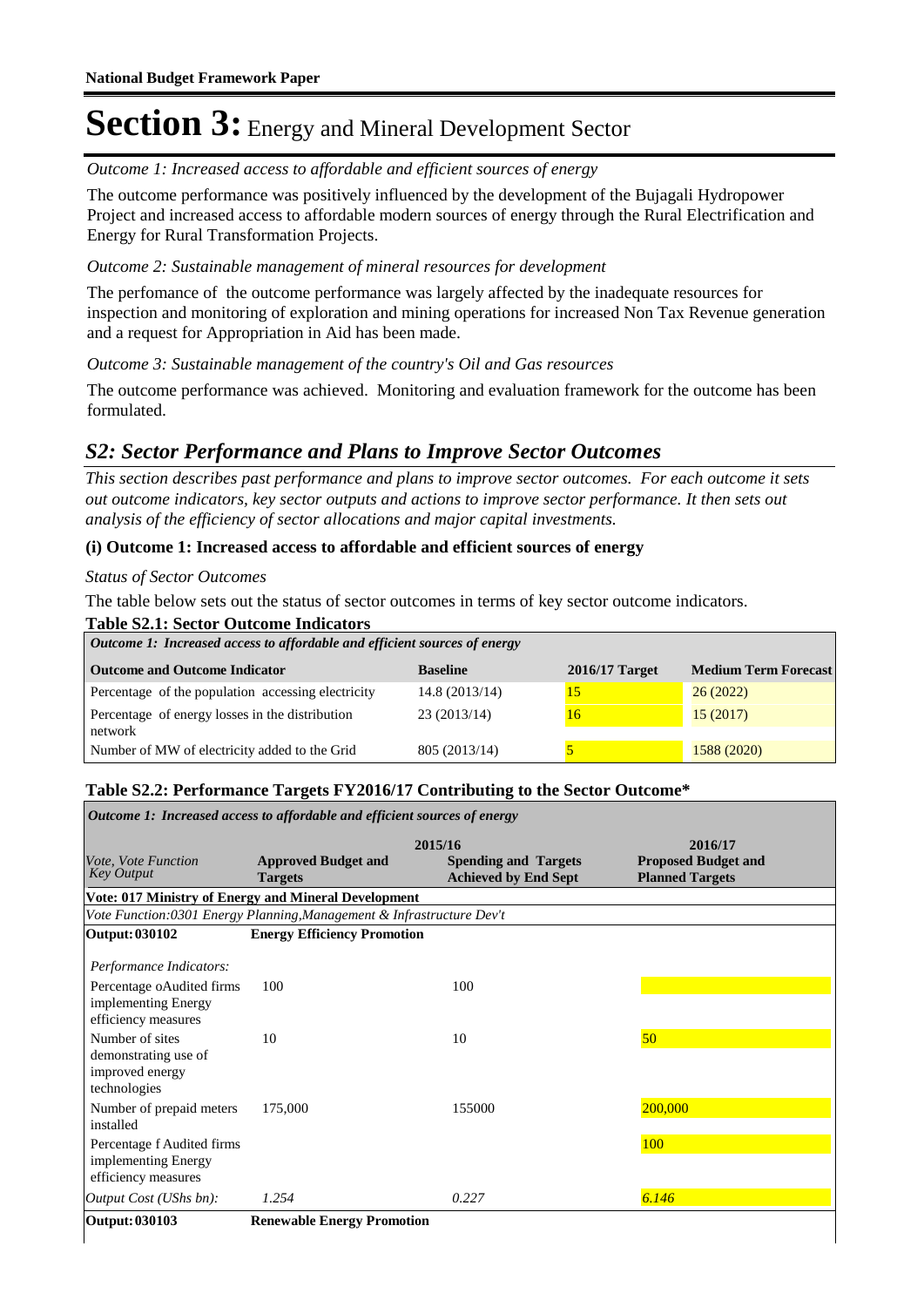| Outcome 1: Increased access to affordable and efficient sources of energy |                                                        |         |                                                            |                                                                                                                                                                                                                                                                                                                                                                                                                                                                                                                                                                           |  |  |
|---------------------------------------------------------------------------|--------------------------------------------------------|---------|------------------------------------------------------------|---------------------------------------------------------------------------------------------------------------------------------------------------------------------------------------------------------------------------------------------------------------------------------------------------------------------------------------------------------------------------------------------------------------------------------------------------------------------------------------------------------------------------------------------------------------------------|--|--|
| Vote, Vote Function<br><b>Key Output</b>                                  | <b>Approved Budget and</b><br><b>Targets</b>           | 2015/16 | <b>Spending and Targets</b><br><b>Achieved by End Sept</b> | 2016/17<br><b>Proposed Budget and</b><br><b>Planned Targets</b>                                                                                                                                                                                                                                                                                                                                                                                                                                                                                                           |  |  |
| Performance Indicators:<br>Stage of development of<br>Waki HPP            |                                                        |         |                                                            | <b>Fiancial closure</b>                                                                                                                                                                                                                                                                                                                                                                                                                                                                                                                                                   |  |  |
| Stage of development of Siti<br>2 HPP                                     |                                                        |         |                                                            | Contractor on site, civil works                                                                                                                                                                                                                                                                                                                                                                                                                                                                                                                                           |  |  |
| Stage of development of Siti<br>1 HPP                                     |                                                        |         |                                                            | Contractor on site, civil works                                                                                                                                                                                                                                                                                                                                                                                                                                                                                                                                           |  |  |
| Stage of development of<br>Rwimi HPP                                      |                                                        |         |                                                            | <b>Financial closure</b>                                                                                                                                                                                                                                                                                                                                                                                                                                                                                                                                                  |  |  |
| Stage of development of<br>Nyamwamba HPP                                  |                                                        |         |                                                            | Contractor on site, civil works                                                                                                                                                                                                                                                                                                                                                                                                                                                                                                                                           |  |  |
| Stage of development of<br>Nyagak III HPP<br>Output Cost (UShs bn):       | 2.229                                                  |         | 0.462                                                      | Contractor on site, civil works<br>5.089                                                                                                                                                                                                                                                                                                                                                                                                                                                                                                                                  |  |  |
|                                                                           |                                                        |         |                                                            |                                                                                                                                                                                                                                                                                                                                                                                                                                                                                                                                                                           |  |  |
| <b>Output: 030104</b>                                                     | <b>Increased Rural Electrification</b>                 |         |                                                            |                                                                                                                                                                                                                                                                                                                                                                                                                                                                                                                                                                           |  |  |
| Performance Indicators:<br>Number of District                             | $\,8\,$                                                |         | 5                                                          |                                                                                                                                                                                                                                                                                                                                                                                                                                                                                                                                                                           |  |  |
| Headquaters electrified<br>Number of Solar systems<br>installed           | 20,000                                                 |         | 3180                                                       | 20,000                                                                                                                                                                                                                                                                                                                                                                                                                                                                                                                                                                    |  |  |
| Number of line KM of MV<br>(33KV) constructed                             | 3,500                                                  |         | 1938                                                       | 3,500                                                                                                                                                                                                                                                                                                                                                                                                                                                                                                                                                                     |  |  |
| Number of line KM of LV<br>$(11KV)$ constructed                           | 3,000                                                  |         | 1633                                                       | 3,000                                                                                                                                                                                                                                                                                                                                                                                                                                                                                                                                                                     |  |  |
| Number of District<br>Headquarters electrified                            |                                                        |         |                                                            | 5                                                                                                                                                                                                                                                                                                                                                                                                                                                                                                                                                                         |  |  |
| Output Cost (UShs bn):                                                    | 31.942                                                 |         | 0.196                                                      | 7.008                                                                                                                                                                                                                                                                                                                                                                                                                                                                                                                                                                     |  |  |
| <b>Output: 030152</b>                                                     | Thermal and Small Hydro Power Generation (UETCL)       |         |                                                            |                                                                                                                                                                                                                                                                                                                                                                                                                                                                                                                                                                           |  |  |
| Output Cost (UShs bn):                                                    | 72.287                                                 |         | 18.072                                                     | 72.287                                                                                                                                                                                                                                                                                                                                                                                                                                                                                                                                                                    |  |  |
| Vote Function:0302 Large Hydro power infrastructure                       |                                                        |         |                                                            |                                                                                                                                                                                                                                                                                                                                                                                                                                                                                                                                                                           |  |  |
| <b>Output: 030251</b><br>Performance Indicators:                          | Increased power generation - Largescale Hydro-electric |         |                                                            |                                                                                                                                                                                                                                                                                                                                                                                                                                                                                                                                                                           |  |  |
| Status of Karuma power<br>project<br>Status of Isimba power<br>project    |                                                        |         |                                                            | -Fabrication and shipping of<br>main EM/HM equipmet<br>- Dam still pool $\&$ guide wall -<br>100%<br>-Installation of Gates $#5-#13-$<br>90%<br>-Excavation of #1-#6 HRT and<br>Pressure shaft $-100\%$<br>-Power Intake structure & trash<br>rack installation - 100%; HM -<br>50%<br>•Manufacture and shipping of<br><b>HM/EM</b> equipment<br>• Phase II river diversion and<br>$closure - 100%$<br>• Phase I Embankment dam<br>$filling - 50%$<br>• Installation of metal structures -<br>90%<br>$\cdot$ Dam concrete works – 30%<br><b>• Phase II Embankment dam</b> |  |  |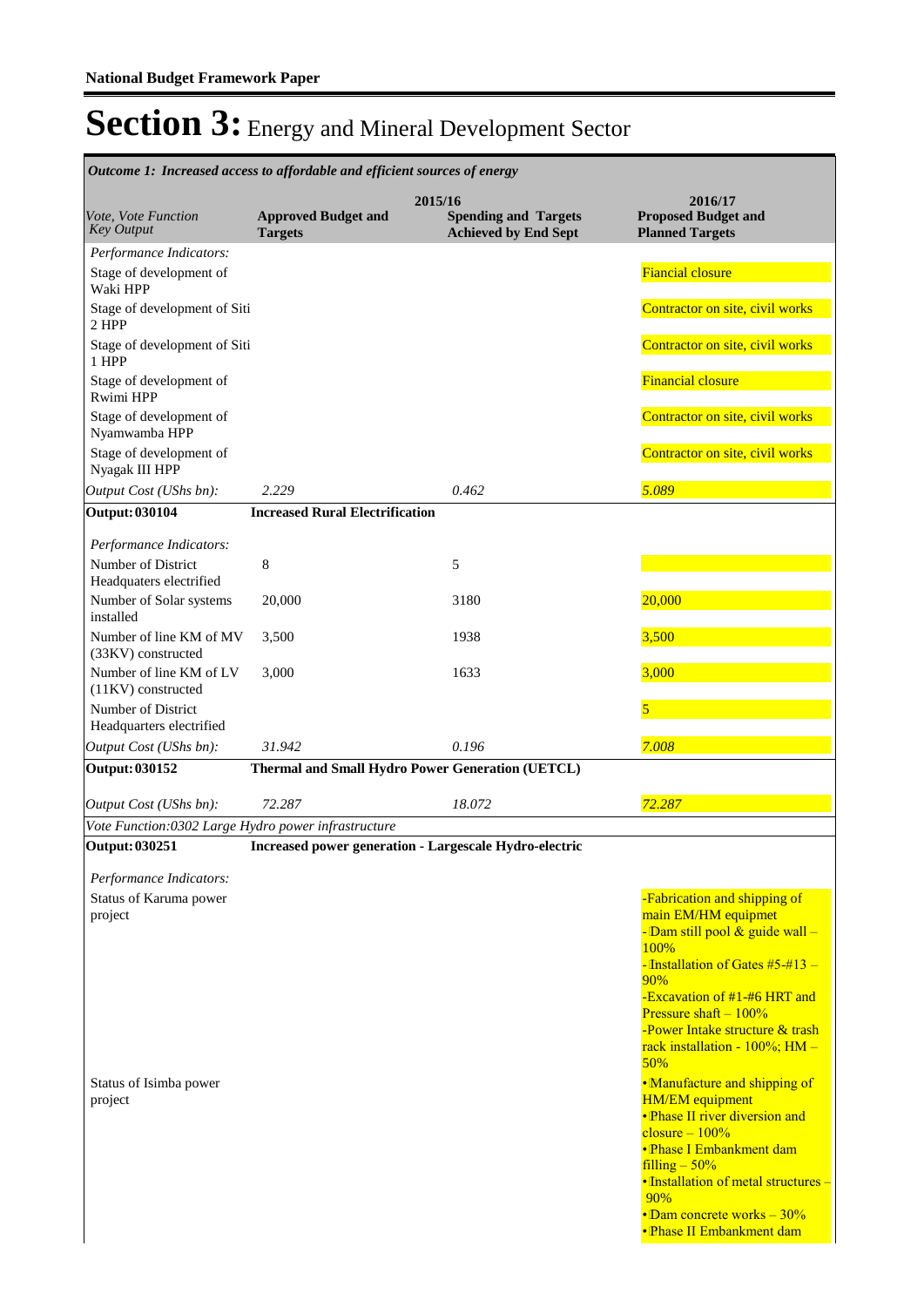| <i>Outcome 1: Increased access to affordable and efficient sources of energy</i>          |                                              |                                                                       |                                                                 |  |  |
|-------------------------------------------------------------------------------------------|----------------------------------------------|-----------------------------------------------------------------------|-----------------------------------------------------------------|--|--|
| <i>Vote, Vote Function</i><br><b>Key Output</b>                                           | <b>Approved Budget and</b><br><b>Targets</b> | 2015/16<br><b>Spending and Targets</b><br><b>Achieved by End Sept</b> | 2016/17<br><b>Proposed Budget and</b><br><b>Planned Targets</b> |  |  |
| Status of Ayago power<br>project                                                          |                                              |                                                                       | works $-10\%$<br><b>Financial Closure</b>                       |  |  |
| Output Cost (UShs bn):                                                                    | 93.305                                       | 135.035                                                               | 31.644                                                          |  |  |
| Output: 030280                                                                            | <b>Large Hydro Power Infrastructure</b>      |                                                                       |                                                                 |  |  |
| Performance Indicators:<br>Percentage of land freed up<br>for Karuma Transmission<br>Line | 25                                           | 10                                                                    | 100                                                             |  |  |
| Percentage of land freed up<br>for Isimba Transmission<br>Line                            | 25                                           | 10                                                                    | 100                                                             |  |  |
| <i>Output Cost (UShs bn):</i>                                                             | 1,610.551                                    | 3.905                                                                 | 876.799                                                         |  |  |

*\* Excludes taxes and arrears*

### **Table S2.3: Actions and Medium Term Strategy to Improve Sector Outcome**

| Sector Outcome 1: Increased access to affordable and efficient sources of energy                                                      |                                                                                                                                                      |                                                                                                                                                                        |                                                                                                                                    |  |  |
|---------------------------------------------------------------------------------------------------------------------------------------|------------------------------------------------------------------------------------------------------------------------------------------------------|------------------------------------------------------------------------------------------------------------------------------------------------------------------------|------------------------------------------------------------------------------------------------------------------------------------|--|--|
| 2015/16 Planned Actions:                                                                                                              | 2015/16 Actions by Sept:                                                                                                                             | 2016/17 Planned Actions:                                                                                                                                               | <b>MT Strategy:</b>                                                                                                                |  |  |
| Vote: 017 Ministry of Energy and Mineral Development                                                                                  |                                                                                                                                                      |                                                                                                                                                                        |                                                                                                                                    |  |  |
|                                                                                                                                       | Vote Function: 03 01 Energy Planning, Management & Infrastructure Dev't                                                                              |                                                                                                                                                                        |                                                                                                                                    |  |  |
| Refurblishment of the<br>transmission and distribution<br>infrastructure ( <i>i.e line</i> ,<br>transformer and substaion<br>upgrade) | Refurblishment of the<br>transmission and distribution<br>infrastructure on going                                                                    | <b>Refurbishment of the existing</b><br>network especially around<br><b>Kampala and continued</b><br>monitoring of measures put<br>forward on energy loss<br>reduction | Refurbishment of the<br>transmission and distribution<br>infrastructure <i>(i.e line,</i><br>transformer and substaion<br>upgrade) |  |  |
| Develop more cheaper<br>sources of power and increase<br>their mix in power generation                                                | Govt has continued with<br>efforts to attract investors to<br>develop more cheaper sources<br>of power and increase their<br>mix in power generation | Continue to implement the<br>automatic tariff adjustment<br>mechanism                                                                                                  | Develop more cheaper sources<br>of power and increase their<br>mix in power generation                                             |  |  |

#### **(ii) Outcome 2: Sustainable management of mineral resources for development**

#### *Status of Sector Outcomes*

The table below sets out the status of sector outcomes in terms of key sector outcome indicators.

#### **Table S2.1: Sector Outcome Indicators Outcome and Outcome Indicator Baseline 2016/17 Target Medium Term Forecast** *Outcome 2: Sustainable management of mineral resources for development* Percentage coverage of Geological mapping 1:50,0000 16.8 (2013/14) 20.8 100 (2018) Percentage coverage of Geological mapping 1:100,0000 69.23 (2013/14) 74.23 80 (2018) Percentage coverage of Geochemical mapping 10.4 (2013/14) 14.3 20 (2018) Percentage coverage of Airborne Geophysical mapping 80 (2013/14) 20 100 (2018)

### **Table S2.2: Performance Targets FY2016/17 Contributing to the Sector Outcome\***

*Outcome 2: Sustainable management of mineral resources for development*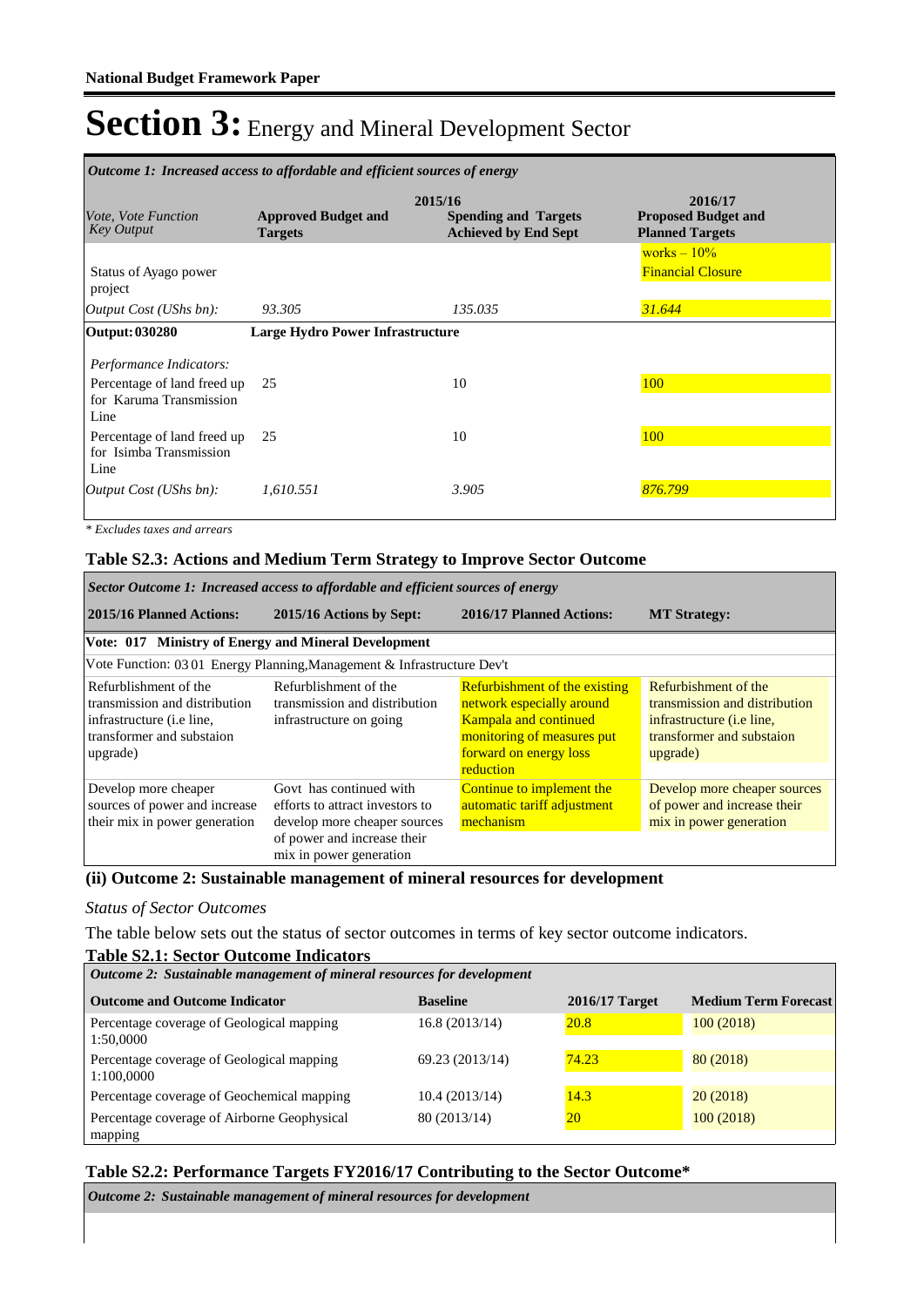|                                                                                                         | 2015/16<br>2016/17                            |                                                                          |                                                      |  |  |
|---------------------------------------------------------------------------------------------------------|-----------------------------------------------|--------------------------------------------------------------------------|------------------------------------------------------|--|--|
| Vote, Vote Function<br><b>Key Output</b>                                                                | <b>Approved Budget and</b><br><b>Targets</b>  | <b>Spending and Targets</b><br><b>Achieved by End Sept</b>               | <b>Proposed Budget and</b><br><b>Planned Targets</b> |  |  |
| Vote: 017 Ministry of Energy and Mineral Development                                                    |                                               |                                                                          |                                                      |  |  |
| Vote Function: 0305 Mineral Exploration, Development & Production                                       | Institutional capacity for the mineral sector |                                                                          |                                                      |  |  |
| <b>Output: 030502</b>                                                                                   |                                               |                                                                          |                                                      |  |  |
| Performance Indicators:                                                                                 |                                               |                                                                          |                                                      |  |  |
| Number of staff enrolled for 4<br>training in Mineral sub-sector                                        |                                               | 4                                                                        | 4                                                    |  |  |
| Number of Mineral analysis                                                                              | 2                                             | 1                                                                        | $\overline{2}$                                       |  |  |
| techniques developed to ISO                                                                             |                                               |                                                                          |                                                      |  |  |
| standards                                                                                               |                                               |                                                                          |                                                      |  |  |
| Number of Mineral Artisans 300<br>and small scale miners<br>(ASM) trained in Mining<br><b>Districts</b> |                                               | 120                                                                      | <b>300</b>                                           |  |  |
| % of earthquake monitoring<br>stations installed against<br>NDP target of 40 stations                   | 35                                            | 5                                                                        | 35                                                   |  |  |
| Draft mineral laboratory<br>services policy developed                                                   |                                               |                                                                          | <b>Draft submitted to Cabinet for</b><br>approval    |  |  |
| Output Cost (UShs bn):                                                                                  | 0.469                                         | 0.070                                                                    | 0.725                                                |  |  |
| <b>Output: 030503</b>                                                                                   |                                               | Mineral Exploration, development, production and value-addition promoted |                                                      |  |  |
| Performance Indicators:                                                                                 |                                               |                                                                          |                                                      |  |  |
| <b>Total Value of Mineral</b><br>Production (UGX)- Bn                                                   | 400                                           | 26                                                                       | 400                                                  |  |  |
| <b>Total Value of Mineral</b>                                                                           | 200                                           | 8                                                                        | 210                                                  |  |  |
| Exports as per permits issued<br>$(UGX)$ - Bn                                                           |                                               |                                                                          |                                                      |  |  |
| Number of potential<br>Uranium resources targets<br>discovered                                          | $\overline{c}$                                | 2                                                                        | $\overline{2}$                                       |  |  |
| Number of mineralized areas 3                                                                           |                                               | 2                                                                        | 3                                                    |  |  |
| discovered                                                                                              |                                               |                                                                          |                                                      |  |  |
| Output Cost (UShs bn):                                                                                  | 2.564                                         | 0.365                                                                    | 1.373                                                |  |  |
| <b>Output: 030505</b>                                                                                   | Licencing and inspection                      |                                                                          |                                                      |  |  |
| Performance Indicators:                                                                                 |                                               |                                                                          |                                                      |  |  |
| Number of flagships projects 2<br>monitered                                                             |                                               | $\mathbf{2}$                                                             |                                                      |  |  |
| Number of mining site<br>inspectiog conducted                                                           | 24                                            | 12                                                                       |                                                      |  |  |
| Number of Mineral rights<br>(licences) operational                                                      | 600                                           | 798                                                                      | 650                                                  |  |  |
| Number of flagships projects<br>monitored                                                               |                                               |                                                                          |                                                      |  |  |
| Amount of NTR collected<br>(USHs bn)                                                                    | 9                                             | 0.5                                                                      | 10                                                   |  |  |
| Number of mining site<br>inspecons conducted                                                            |                                               |                                                                          | 24                                                   |  |  |
| % of mining companies<br>complying with mining<br>regulations                                           | 100                                           | 100                                                                      | 100                                                  |  |  |
| Output Cost (UShs bn):                                                                                  | 0.958                                         | 0.180                                                                    | 0.545                                                |  |  |

*\* Excludes taxes and arrears*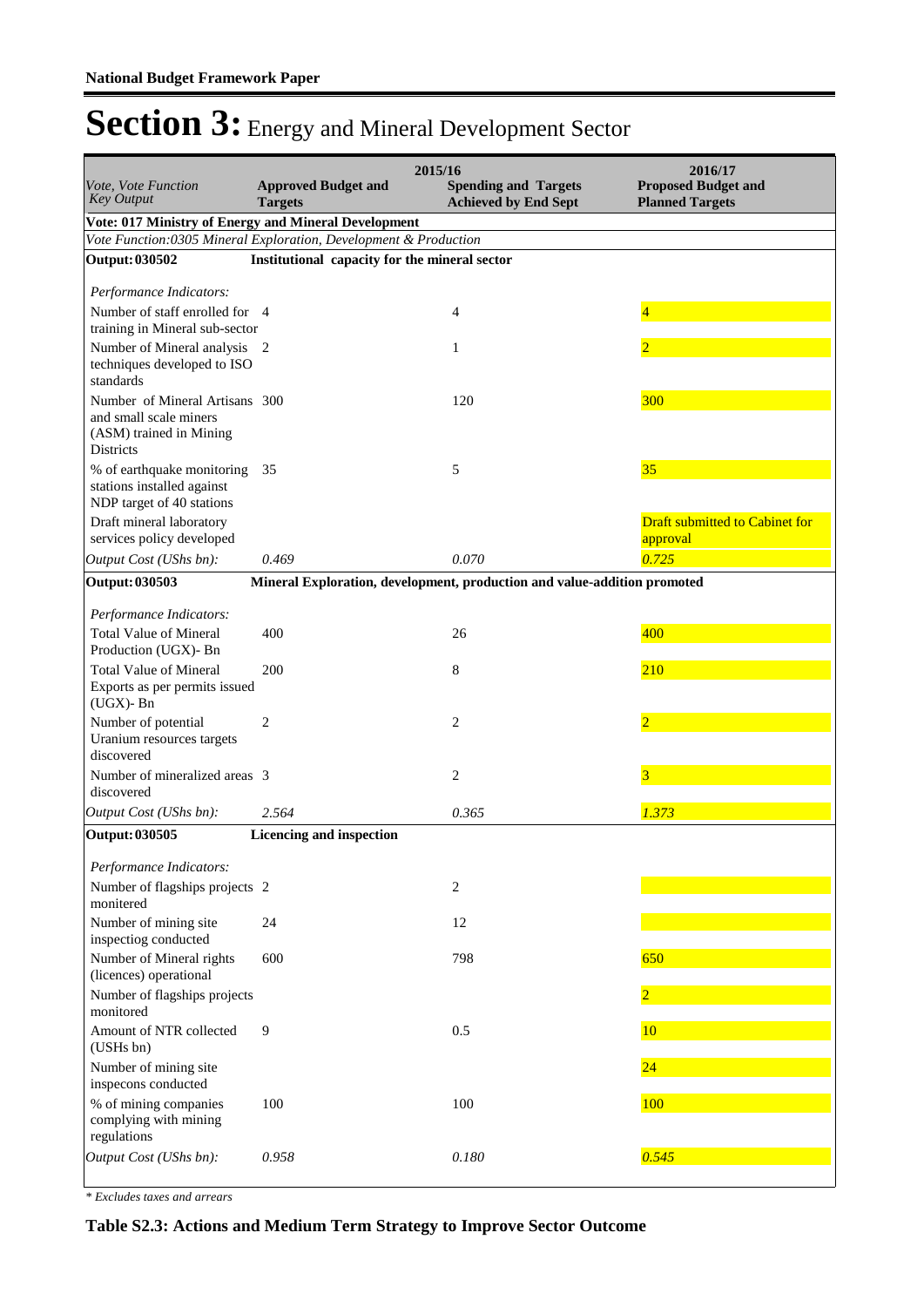| Sector Outcome 2: Sustainable management of mineral resources for development                                                                                                                                                                                                            |                                                                                                               |                                                                                                             |                                                                                                                                                                                                                                                                                          |  |  |
|------------------------------------------------------------------------------------------------------------------------------------------------------------------------------------------------------------------------------------------------------------------------------------------|---------------------------------------------------------------------------------------------------------------|-------------------------------------------------------------------------------------------------------------|------------------------------------------------------------------------------------------------------------------------------------------------------------------------------------------------------------------------------------------------------------------------------------------|--|--|
| 2015/16 Planned Actions:                                                                                                                                                                                                                                                                 | 2015/16 Actions by Sept:                                                                                      | 2016/17 Planned Actions:                                                                                    | <b>MT Strategy:</b>                                                                                                                                                                                                                                                                      |  |  |
| Vote: 017 Ministry of Energy and Mineral Development                                                                                                                                                                                                                                     |                                                                                                               |                                                                                                             |                                                                                                                                                                                                                                                                                          |  |  |
|                                                                                                                                                                                                                                                                                          | Vote Function: 03 05 Mineral Exploration, Development & Production                                            |                                                                                                             |                                                                                                                                                                                                                                                                                          |  |  |
| Sensitisation of local<br>communities and land owners<br>on the benefits of the<br>intended projects. Attracted<br>private investors to take over<br>the development of Mineral<br>resources in Sukulu<br>(phosphates) and Kilembe<br>(copper).                                          | Sensitisation of local<br>communities and land owners<br>on the benefits of the intended<br>projects on going | Involved the private sector<br>developers, local leaders and<br>land owners in a dialogue to<br>ease access | Sensitisation of local<br>communities and land owners<br>on the benefits of the intended<br>projects. Attracted private<br>investors to take over the<br>development of Mineral<br>resources in Sukulu<br>(phosphates) and Kilembe<br>(copper).                                          |  |  |
| (a) Ten $(10)$ development<br>projects packaged. MoFPED<br>to borrow for the funding<br>gap of 115.14 bn for priority<br>projects in the Mineral<br>Sector. (b) To allow the use<br>of NTR at Source to cater for<br>Appropriation in Aid (AIA)<br>and increase more NTR from<br>mining. | Development projects<br>packaged. MoFPED to<br>borrow for the funding gap                                     | <b>Present a case for use of NTR</b><br>generated from mining<br>activities to step up inspection           | (a) Ten $(10)$ development<br>projects packaged. MoFPED<br>to borrow for the funding gap<br>of 115.14 bn for priority<br>projects in the Mineral Sector.<br>(b) To allow the use of NTR at<br>Source to cater for<br>Appropriation in Aid (AIA)<br>and increase more NTR from<br>mining. |  |  |

#### **(iii) Outcome 3: Sustainable management of the country's Oil and Gas resources**

*Status of Sector Outcomes*

The table below sets out the status of sector outcomes in terms of key sector outcome indicators.

### **Table S2.1: Sector Outcome Indicators**

| Outcome 3: Sustainable management of the country's Oil and Gas resources     |                 |                  |                             |  |  |  |
|------------------------------------------------------------------------------|-----------------|------------------|-----------------------------|--|--|--|
| <b>Outcome and Outcome Indicator</b>                                         | <b>Baseline</b> | $2016/17$ Target | <b>Medium Term Forecast</b> |  |  |  |
| Percentage of successful wells                                               | 85 (2013/14)    | 85               | 80(2018)                    |  |  |  |
| Number of oil wells drilled                                                  | 122(2013/14)    | 130              | 140(2018)                   |  |  |  |
| Number of days of stock levels for white products at<br>petroleum facilities | 5(2013/14)      |                  | 11(2018)                    |  |  |  |
| Amount of oil and gas discovered (barrels of oil<br>equivalent)- Bn          | 3.5(2013/14)    | 6.5              | 8 (2018)                    |  |  |  |

### **Table S2.2: Performance Targets FY2016/17 Contributing to the Sector Outcome\***

| <i>Outcome 3: Sustainable management of the country's Oil and Gas resources</i>                                                                                                                                                                                         |                                                                    |                                                            |                                                                 |  |  |
|-------------------------------------------------------------------------------------------------------------------------------------------------------------------------------------------------------------------------------------------------------------------------|--------------------------------------------------------------------|------------------------------------------------------------|-----------------------------------------------------------------|--|--|
| <i>Vote, Vote Function</i><br><b>Key Output</b>                                                                                                                                                                                                                         | 2015/16<br><b>Approved Budget and</b><br><b>Targets</b>            | <b>Spending and Targets</b><br><b>Achieved by End Sept</b> | 2016/17<br><b>Proposed Budget and</b><br><b>Planned Targets</b> |  |  |
|                                                                                                                                                                                                                                                                         | Vote: 017 Ministry of Energy and Mineral Development               |                                                            |                                                                 |  |  |
|                                                                                                                                                                                                                                                                         | Vote Function:0303 Petroleum Exploration, Development & Production |                                                            |                                                                 |  |  |
| Output: 030303                                                                                                                                                                                                                                                          | Capacity Building for the oil $\&$ gas sector                      |                                                            |                                                                 |  |  |
| Performance Indicators:<br>Number of staff enrolled for 6<br>professional training in Oil<br>and gas discipline<br>Stage of formation new<br>petroleum institution,<br>Petroleum Directorate<br>Stage of formation new<br>petroleum institution,<br>Petroleum Authority |                                                                    | 6                                                          | $6\overline{}$<br>100%<br>100%                                  |  |  |
| Stage of formation new                                                                                                                                                                                                                                                  |                                                                    |                                                            | 100%                                                            |  |  |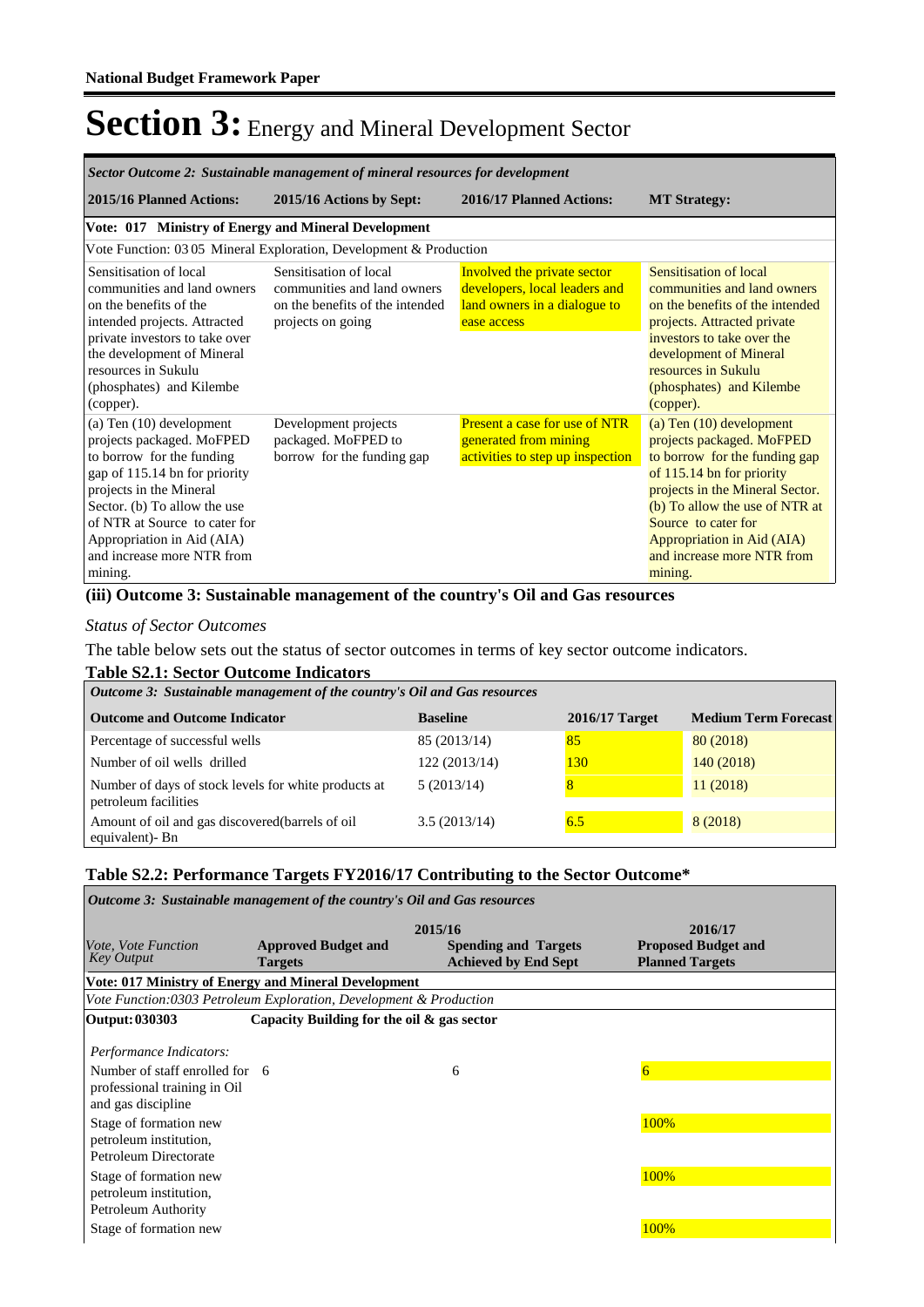| Outcome 3: Sustainable management of the country's Oil and Gas resources                   |                                                 |                                                                                |                                                                 |  |  |
|--------------------------------------------------------------------------------------------|-------------------------------------------------|--------------------------------------------------------------------------------|-----------------------------------------------------------------|--|--|
| Vote, Vote Function<br><b>Key Output</b>                                                   | <b>Approved Budget and</b><br><b>Targets</b>    | 2015/16<br><b>Spending and Targets</b><br><b>Achieved by End Sept</b>          | 2016/17<br><b>Proposed Budget and</b><br><b>Planned Targets</b> |  |  |
| petroleum institution,<br>National Oil Company                                             |                                                 |                                                                                |                                                                 |  |  |
| Output Cost (UShs bn):                                                                     | 4.930                                           | 0.994                                                                          | 9.800                                                           |  |  |
| <b>Output: 030304</b>                                                                      | <b>Monitoring Upstream petroleum activities</b> |                                                                                |                                                                 |  |  |
| Performance Indicators:                                                                    |                                                 |                                                                                |                                                                 |  |  |
| Number of line Km of<br>seismic data acquired.                                             | 400                                             | $\boldsymbol{0}$                                                               | 400                                                             |  |  |
| Number f field development<br>plans approved for issuance<br>of Production License         | 3                                               | 1                                                                              |                                                                 |  |  |
| Level of compliance by<br>exploration companies with<br>petroleum operations<br>guidelines | 100                                             | 100                                                                            | 100                                                             |  |  |
| Output Cost (UShs bn):                                                                     | 56.685                                          | 0.314                                                                          | 0.500                                                           |  |  |
| <b>Output: 030305</b>                                                                      |                                                 | Develop and implement a communication strategy for oil $\&$ gas in the country |                                                                 |  |  |
| Performance Indicators:                                                                    |                                                 |                                                                                |                                                                 |  |  |
| Number of Radio talk shows<br>held                                                         | -12                                             | 3                                                                              | 12                                                              |  |  |
| Number of newspaper<br>advertorials made and<br>published                                  | 5                                               | 3                                                                              | 5                                                               |  |  |
| Output Cost (UShs bn):                                                                     | 0.100                                           | 0.020                                                                          | 0.550                                                           |  |  |
| <b>Output: 030380</b>                                                                      | <b>Oil Refinery Construction</b>                |                                                                                |                                                                 |  |  |
| Performance Indicators:                                                                    |                                                 |                                                                                |                                                                 |  |  |
| <b>Stage of Land Acquisition</b>                                                           |                                                 |                                                                                | 100% PAP compensation                                           |  |  |
| Stage of identifying Lead<br>Investor                                                      |                                                 |                                                                                | Lead investor engaged                                           |  |  |
| Output Cost (UShs bn):                                                                     | 27.880                                          | 3.760                                                                          | 134.340                                                         |  |  |
| Vote Function:0304 Petroleum Supply, Infrastructure and Regulation                         |                                                 |                                                                                |                                                                 |  |  |
| Output: 030402                                                                             |                                                 | Management and Monitoring of petroleum supply Industry                         |                                                                 |  |  |
| Performance Indicators:                                                                    |                                                 |                                                                                |                                                                 |  |  |
| % of the facilities confirming 75<br>to the Petroleum facilities<br>standards              |                                                 | 97                                                                             | 100                                                             |  |  |
| Output Cost (UShs bn):                                                                     | 0.231                                           | 0.044                                                                          | 0.236                                                           |  |  |
| <b>Output: 030406</b>                                                                      | Kenya - Uganda - Rwanda Oil pipelines           |                                                                                |                                                                 |  |  |
| Output Cost (UShs bn):                                                                     | 0.045                                           | 0.009                                                                          | 0.045                                                           |  |  |

*\* Excludes taxes and arrears*

### **Table S2.3: Actions and Medium Term Strategy to Improve Sector Outcome**

| Sector Outcome 3: Sustainable management of the country's Oil and Gas resources                                             |  |  |  |  |  |  |
|-----------------------------------------------------------------------------------------------------------------------------|--|--|--|--|--|--|
| 2015/16 Planned Actions:<br>2015/16 Actions by Sept:<br>2016/17 Planned Actions:<br><b>MT Strategy:</b>                     |  |  |  |  |  |  |
| Vote: 017 Ministry of Energy and Mineral Development                                                                        |  |  |  |  |  |  |
| Vote Function: 0303 Petroleum Exploration, Development & Production                                                         |  |  |  |  |  |  |
| Continued strengthening of<br><b>Six technical Staff commenced</b> Continued strengthening of<br>Continued strengthening of |  |  |  |  |  |  |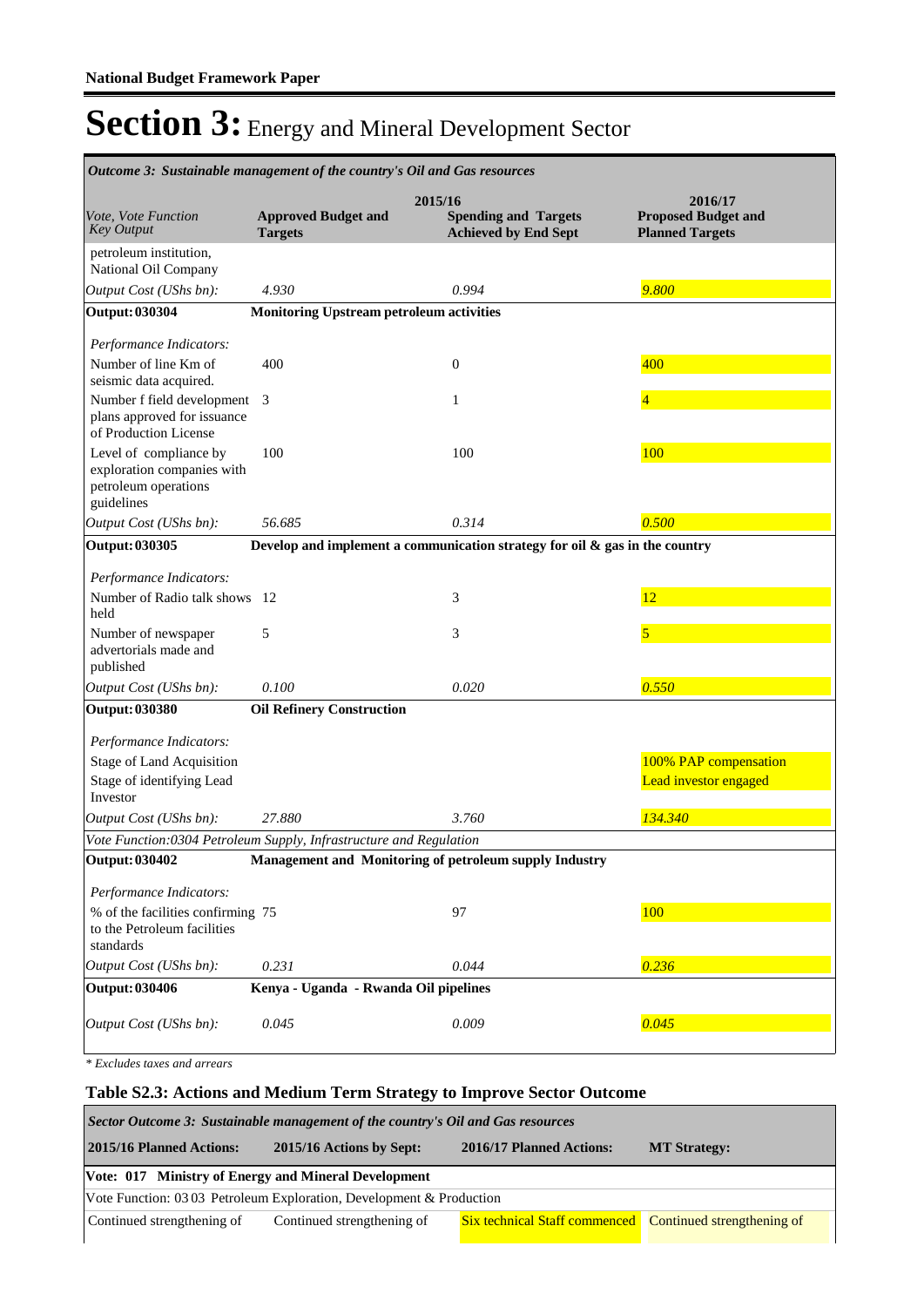| Sector Outcome 3: Sustainable management of the country's Oil and Gas resources |                                                                                |                                                                                                                                                                                                    |                                                                               |  |  |
|---------------------------------------------------------------------------------|--------------------------------------------------------------------------------|----------------------------------------------------------------------------------------------------------------------------------------------------------------------------------------------------|-------------------------------------------------------------------------------|--|--|
| 2015/16 Planned Actions:                                                        | 2015/16 Actions by Sept:                                                       | 2016/17 Planned Actions:                                                                                                                                                                           | <b>MT Strategy:</b>                                                           |  |  |
| the institutional capacity                                                      | the institutional capacity                                                     | <b>M.Sc. Degrees in Petroleum</b><br>studies.<br><b>Implemetantion of the</b><br>National participation and<br>local content strategy by both<br><b>Government</b> and oil<br>companies continued. | the institutional capacity                                                    |  |  |
| Continue the implementation<br>of the oil and gas policy and<br>legislations.   | Continued the implementation<br>of the oil and gas policy and<br>legislations. | <b>Emplacement of Midstream</b><br><b>Regulations</b>                                                                                                                                              | Continue the implementation<br>of the oil and gas policy and<br>legislations. |  |  |

### **(ii) Efficiency of Sector Budget Allocations**

To ensure efficiency of Vote Budget allocations, and ensure that value for money is realised, budget allocation has focused on areas that contribute to sector priorities. Specifically, outputs geared towards capital purchases for power generation and transmission, electricity access, mineral value addition and security of supply of petroleum products have been targeted. These outputs are considered to have high results impacts.

### **(iii) Sector Investment Plans**

For the FY 2016/17, development of power generation infrastructure from large hydropower Projects (Karuma and Isimba HPP) have the largest budgetary allocation of Ush. 107.58 bn as GoU development and Ush. 2720.85 bn as development partner contribution. This is followed by payment for thermal power generation capacity charges at Ush. 72.29 bn. The development of petroleum infrastructure is allocated Ush. 53.16bn as GoU development budget and Ush. 63.145 bn as development partner contribution., largely for the oil refinery activities, pipeline development activities and petroleum data centre. Mineral development activities have a budget allocation of Ush. 11.90 bn. Vote 017 also support the Atomic Energy Council, Uganda Energy Credit Capitalisation Company, and the Electricity Disputes Tribunal. In addition, it is also planned that the development of Amber house and adjacent plot will commence.

Under Vote 123, Rural Electrification Agency, focus is on the extension of the National electricity grid to the remaining district headquarters, rural growth centres and rural social infrastructure services like schools and health centres.

#### **Table S2.4: Allocations to Class of Output over the Medium Term**

|                                           | $(i)$ Allocation (Shs Bn) |                     |                                 | $(ii)$ % Sector Budget |           |                         |           |           |
|-------------------------------------------|---------------------------|---------------------|---------------------------------|------------------------|-----------|-------------------------|-----------|-----------|
| <b>Billion Uganda Shillings</b>           |                           |                     | 2015/16 2016/17 2017/18 2018/19 |                        |           | 2015/16 2016/17 2017/18 |           | 2018/19   |
| Consumption Expendture (Outputs Provided) | 157.4                     | 90.9                | 98.3                            | 106.1                  | 5.5%      | $3.8\%$                 | 3.5%      | $4.1\%$   |
| Grants and Subsidies (Outputs Funded)     | 183.2                     | 110.6               | 85.7                            | 75.7                   | 6.4%      | $4.6\%$                 | $3.0\%$   | 2.9%      |
| Investment (Capital Purchases)            |                           | $2.517.2$ $2.187.0$ |                                 | 2.647.9 2.424.6        | 88.1%     | 91.6%                   | 93.5%     | 93.0%     |
| <b>Grand Total</b>                        | 2.857.8                   | 2,388.6             | 2,831.9                         | 2.606.4                | $100.0\%$ | $100.0\%$               | $100.0\%$ | $100.0\%$ |

### *S3 Proposed Budget Allocations for 2016/17 and the Medium Term*

*This section sets out the proposed sector budget allocations for 2016/17 and the medium term, including major areas of expenditures and any notable changes in allocations.* 

### **Table S3.1: Past Expenditure and Medium Term Projections by Vote Function**

| A VINAV LIVIAI A VIIV ASIAN VALVAVUL V VILIV AIKVULVALLA A VA ALLA A V IV V VLVALU N |                           |                        |                                        |         |                                           |         |
|--------------------------------------------------------------------------------------|---------------------------|------------------------|----------------------------------------|---------|-------------------------------------------|---------|
|                                                                                      | 2014/15<br><b>Outturn</b> | Appr.<br><b>Budget</b> | 2015/16<br>Spent by<br><b>End Sept</b> | 2016/17 | <b>Medium Term Projections</b><br>2017/18 | 2018/19 |
| Vote: 017 Ministry of Energy and Mineral Development                                 |                           |                        |                                        |         |                                           |         |
| 0301 Energy Planning, Management & Infrastructure Dev't                              | 67.028                    | 241.780                | 23.860                                 | 365.429 | 339.693                                   | 320.558 |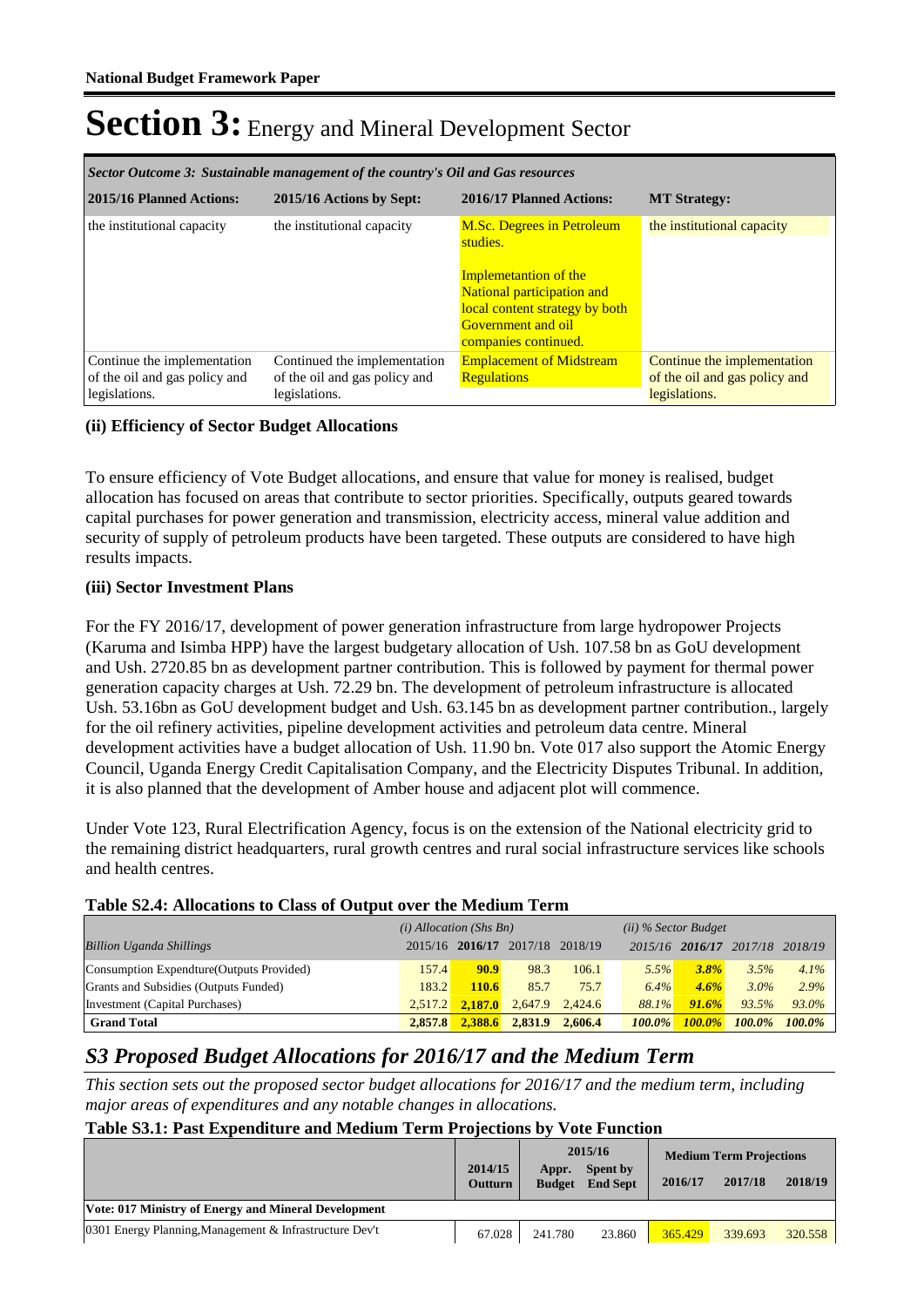|                                                      | 2014/15 |                        | 2015/16                     | <b>Medium Term Projections</b> |                     |           |  |
|------------------------------------------------------|---------|------------------------|-----------------------------|--------------------------------|---------------------|-----------|--|
|                                                      | Outturn | Appr.<br><b>Budget</b> | Spent by<br><b>End Sept</b> | 2016/17                        | 2017/18             | 2018/19   |  |
| 0302 Large Hydro power infrastructure                | 32.403  | 2,357.440              | 144.335                     | 1,507.711                      | 1,846.210           | 1,370.801 |  |
| 0303 Petroleum Exploration, Development & Production |         | 118.158                | 7.392                       | 174.353                        | 170.483             | 290.392   |  |
| 0304 Petroleum Supply, Infrastructure and Regulation | 4.798   | 13.857                 | 1.441                       | 13.857                         | 13.857              | 24.511    |  |
| 0305 Mineral Exploration, Development & Production   | 7.045   | 12.684                 | 1.953                       | 13.684                         | 12.884              | 32.743    |  |
| 0349 Policy, Planning and Support Services           |         | 23.196                 | 5.392                       | 22.732                         | 23.399              | 23.379    |  |
| <b>Total for Vote:</b>                               |         | 2,767.115              | 184.373                     | 2.097.765                      | 2.406.525           | 2.062.384 |  |
| <b>Vote: 123 Rural Electrification Agency (REA)</b>  |         |                        |                             |                                |                     |           |  |
| 0351 Rural Electrification                           | 14.693  | 90.680                 | 44.017                      | 290.785                        | 425.362             | 544.026   |  |
| <b>Total for Vote:</b>                               |         | 90.680                 | 44.017                      | 290.785                        | 425.362             | 544.026   |  |
| <b>Total for Sector:</b>                             |         | 2,857.795              | 228.390                     |                                | 2,388.550 2,831.887 | 2,606.411 |  |

*\* Excluding Taxes and Arrears and including NTR*

### **(i) The major expenditure allocations in the sector**

For the FY 2016/17, development of power generation infrastructure from large hydropower Projects (Karuma and Isimba HPP) have the largest budgetary allocation of Ush. 92.5 bn as GoU development and Ush. 1386.25 bn as development partner contribution. This is followed by payment for thermal power generation capacity charges at Ush. 72.29 bn. The development of petroleum infrastructure is allocated Ush. 53.16bn as GoU development budget and Ush. 63.145 bn as development partner contribution., largely for the oil refinery activities, pipeline development activities and petroleum data centre. Mineral development activities have a budget allocation of Ush. 11.90 bn. Vote 017 also support the Atomic Energy Council, Uganda Energy Credit Capitalisation Company, and the Electricity Disputes Tribunal. In addition, it is also planned that the development of Amber house and adjacent plot will commence.

Under Vote 123, Rural Electrification Agency, focus is on the extension of the National electricity grid to the remaining district headquarters, rural growth centres and rural social infrastructure services like schools and health centres.

### **Table S3.2: Major Changes in Sector Resource Allocation**

*\* Excluding Taxes and Arrears*

### *S4: Unfunded Outputs for 2016/17 and the Medium Term*

*This section sets out the highest priotrity outputs in 2016/17 and the medium term which the sector has been unable to fund in its spending plans.*

| Table 54.1. Additional Output Funding Requests                                                                                                                                                                                                                        |                                                                                                                                                   |  |  |  |  |
|-----------------------------------------------------------------------------------------------------------------------------------------------------------------------------------------------------------------------------------------------------------------------|---------------------------------------------------------------------------------------------------------------------------------------------------|--|--|--|--|
| <b>Additional Requirements for Funding and</b><br>Outputs in 2016/17                                                                                                                                                                                                  | <b>Justification of Requirement for Additional Outputs and Funding</b>                                                                            |  |  |  |  |
| Vote Function:0372 Energy Planning, Management & Infrastructure Dev't                                                                                                                                                                                                 |                                                                                                                                                   |  |  |  |  |
| 0301 72 Government Buildings and Administrative Infrastructure<br>Output:                                                                                                                                                                                             |                                                                                                                                                   |  |  |  |  |
| <b>Funding Requirement (UShs Bn):</b><br><b>Resources are required to support the development of</b><br>power transmission infrastructre interms of wayleaves distribute to the users<br>acquisition, construction of the trasnmission lines and<br>capacity building | 423.710 There is need to fund transmission and distribution infrastructure to<br>evacuate power from the various power plants being developed and |  |  |  |  |
| Vote Function:0380 Petroleum Exploration, Development & Production                                                                                                                                                                                                    |                                                                                                                                                   |  |  |  |  |
| 0303 80 Oil Refinery Construction<br>Output:                                                                                                                                                                                                                          |                                                                                                                                                   |  |  |  |  |
| <b>Funding Requirement (UShs Bn):</b><br><b>Finalisation of Refinary development studies;</b>                                                                                                                                                                         | $1,058.234$ This output will suppoprt the development of the refinery and attendant<br>infrastructure like pipelines and storage facilities.      |  |  |  |  |
| Contribution to Government Equity in the Refinery company<br><b>Government Equity in the Refinery company</b>                                                                                                                                                         |                                                                                                                                                   |  |  |  |  |
| Vote Function:0304 Petroleum Supply, Infrastructure and Regulation                                                                                                                                                                                                    |                                                                                                                                                   |  |  |  |  |

### **Table S4.1: Additional Output Funding Requests**